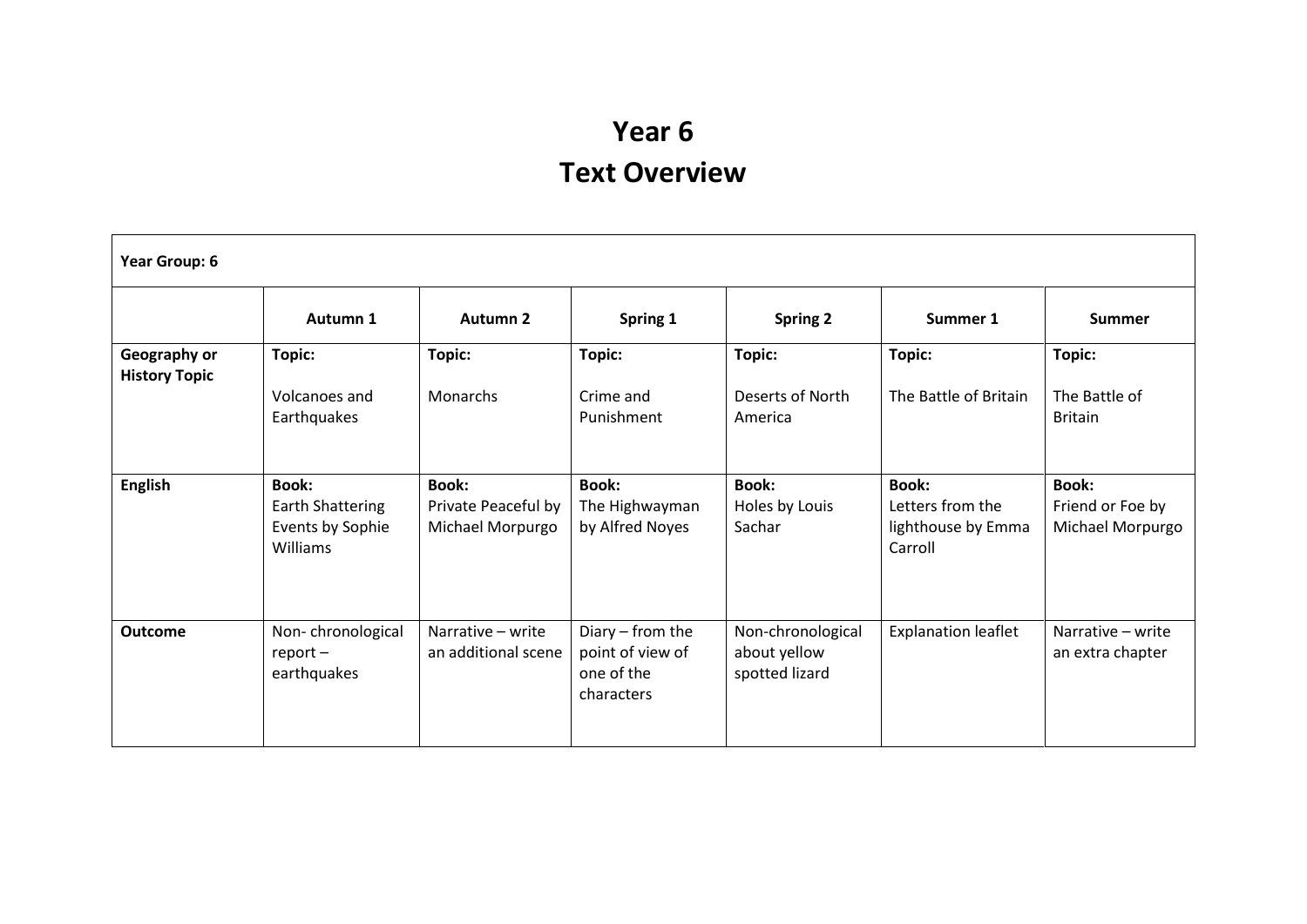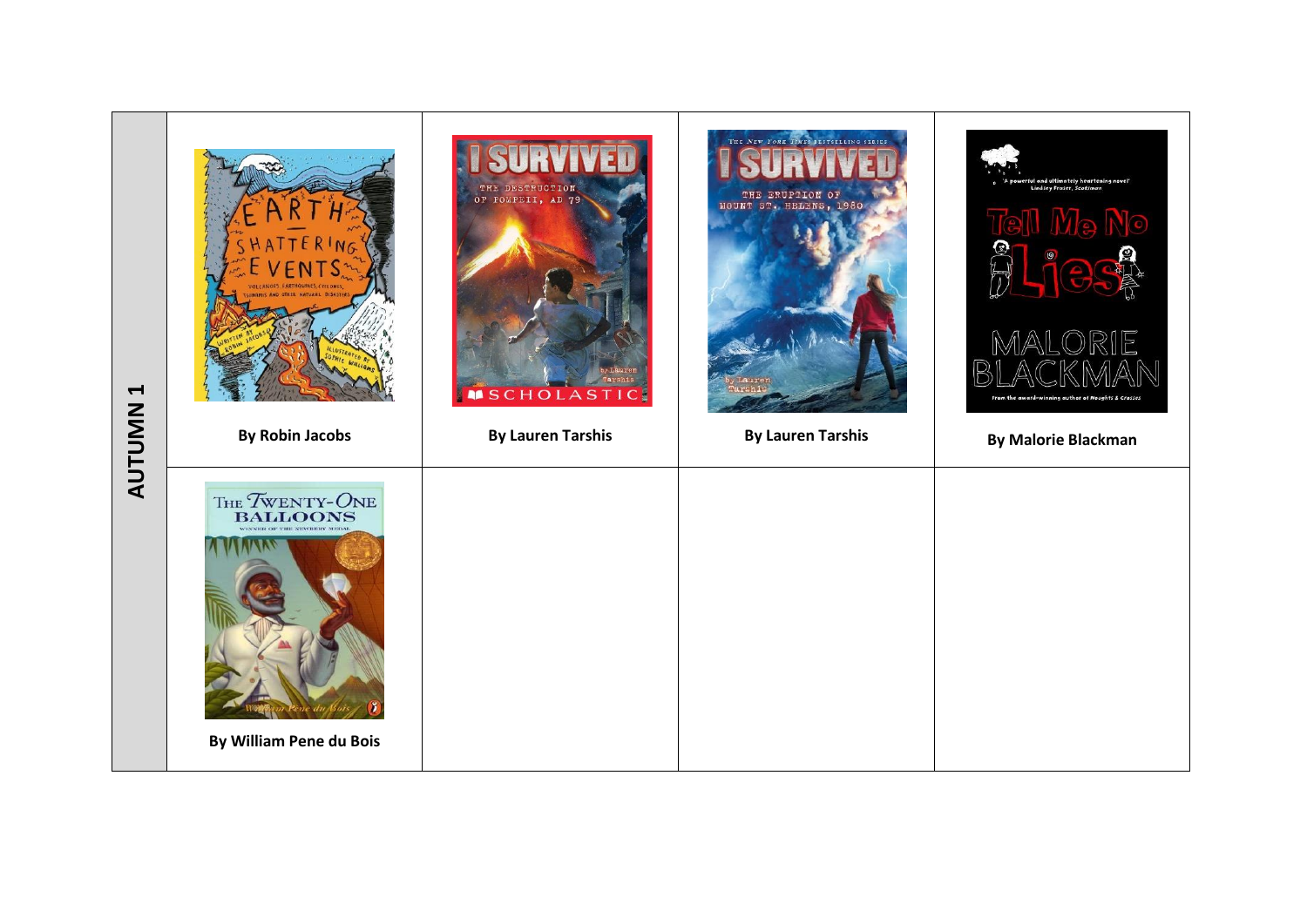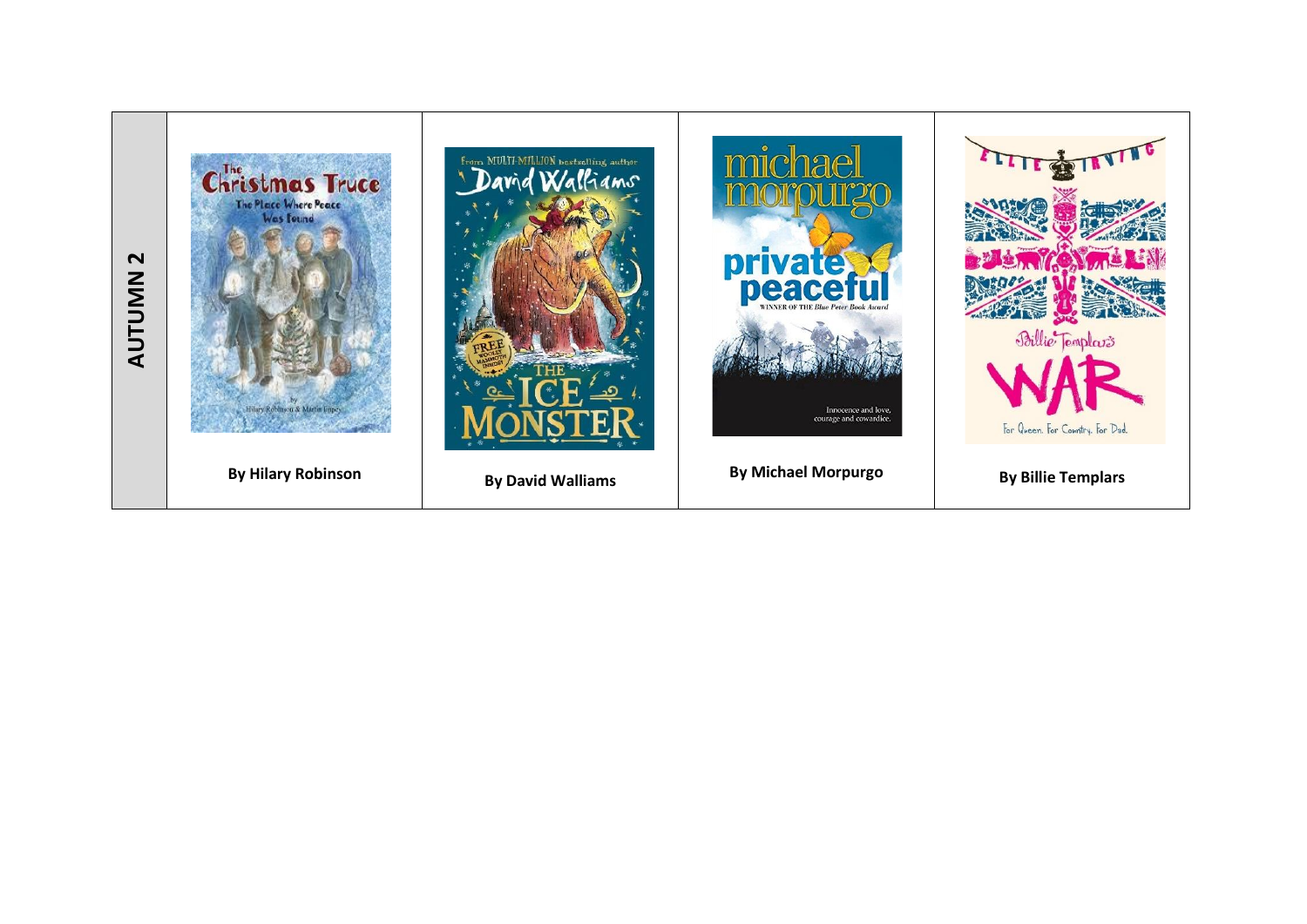

**By Louis Sachar By Onjali Q Rauf**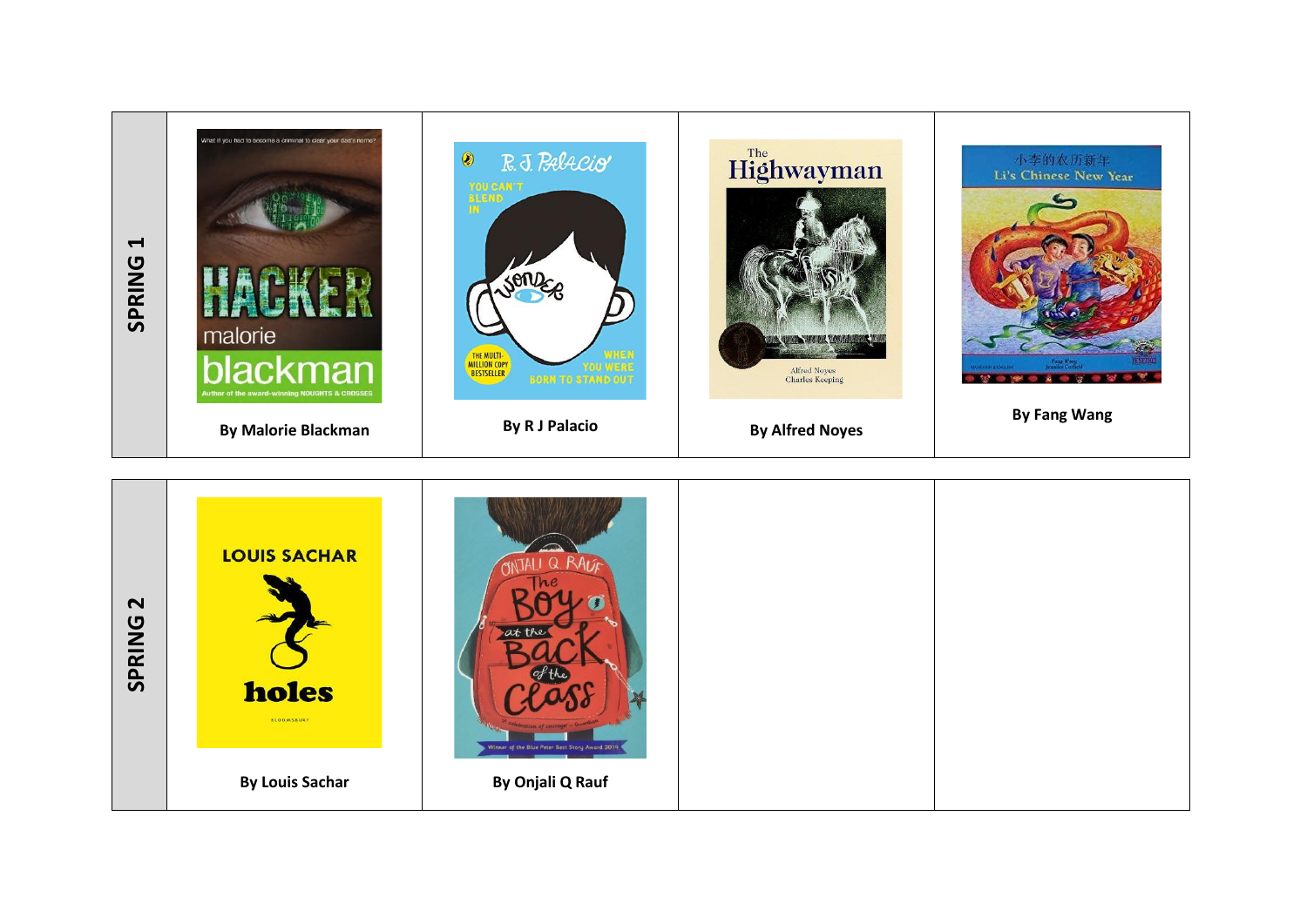